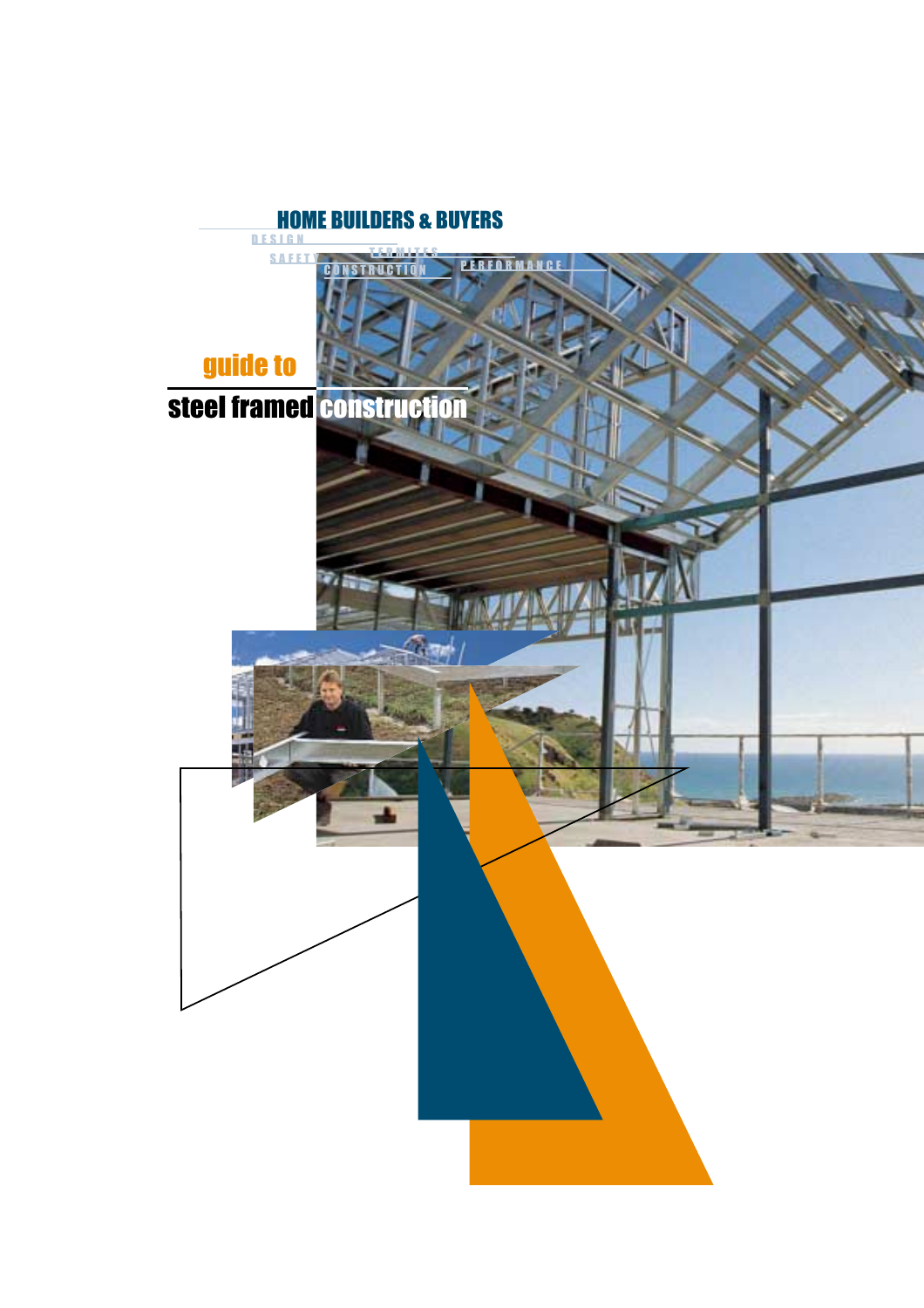# DESIGN Interior Exterior Sloping Sites **Costs SAFETY** Fire Safety Fire Safety Tips **TERMITES Timber** Steel Maintenance **CONSTRUCTION** Methods Kits 2 2 3 4 4 5 5 6 6 6

# PERFORMANCE Assurances

7 8

Information sources Acknowledgments

# CONTENTS INTRODUCTION

Housing construction has undergone many variations over the years, evolving to meet economic, environmental and social considerations at different times. Floor plans and styles are developed to meet latest trends and fashions, while the choice of construction materials may be guided by reasons ranging from cost to conservation considerations.

Builders in the commercial and industrial sector have long recognised the many benefits of steel framing, such as consistent quality, precision measurements, light weight and infinitely variable lengths. As production techniques have been refined and new technologies have arisen, steel framing is securing increasing use in the domestic market.

Home builders and buyers need to make numerous decisions about the materials and fittings they will use and the designs they will choose when planning every aspect of a new home.

The planning stage is the ideal time to consider aspects such as health and safety as well as cost and appearance. The materials chosen for behind the walls, in the roof space and underfoot are once-only decisions.

To help you make informed decisions now that will reap rewards for years to come, this booklet is packed full of facts, figures and advice sourced and referenced from credible origins, including CSIRO, the Building Code of Australia, the SA Metropolitan Fire Service and published information from some of Australia's best known companies.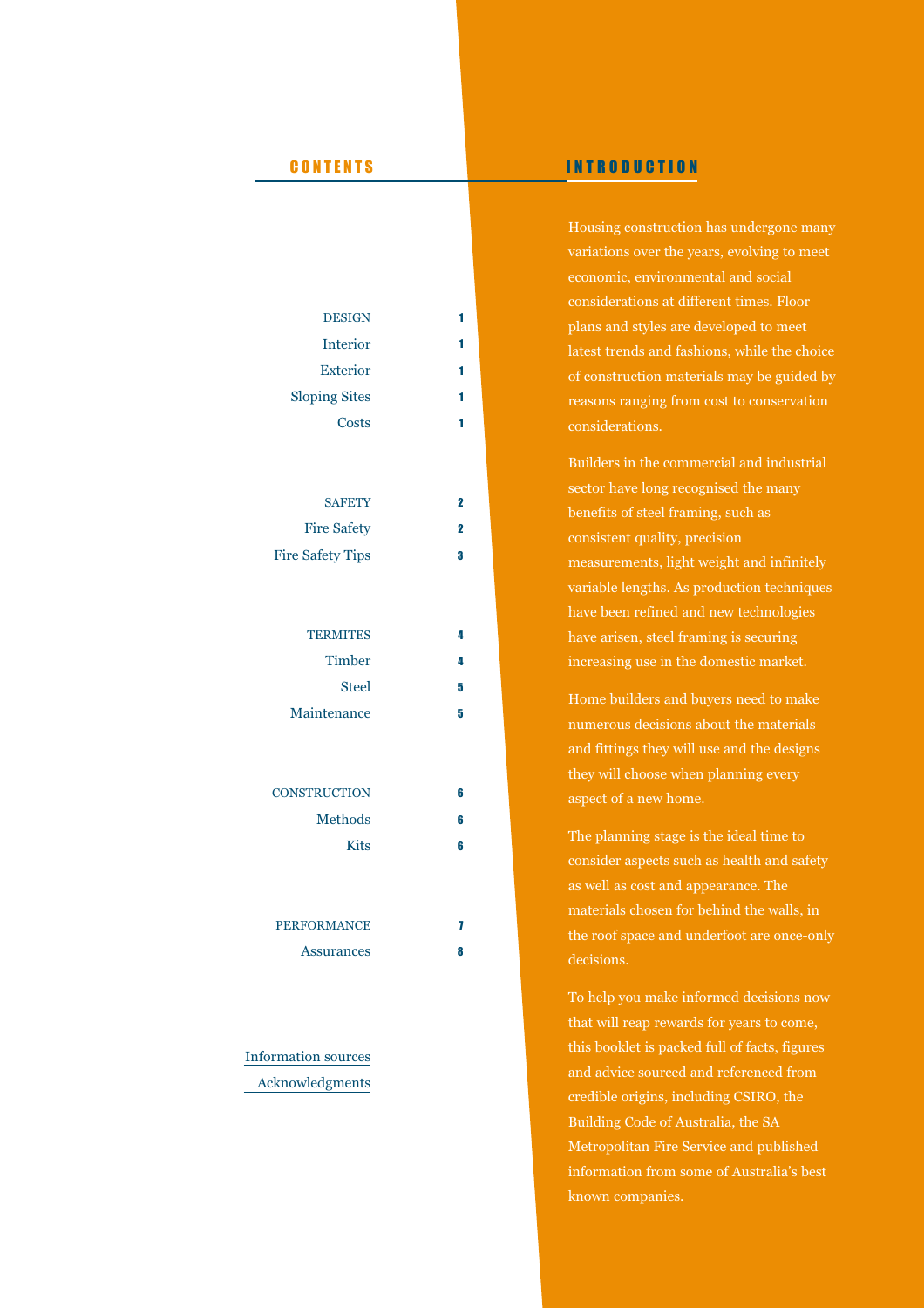## <u>DESIGN</u> **INTRODUCTION** TERMITES SAFETY LEDWILLED PERFORMANCE **CONSTRUCTIO**

- High ceilings, large, open-plan areas, innovative features Two-storey homes
- Steel suits latest building materials

• Sloping sites

Steel-framing is becoming increasingly popular, with suggestions in the home building industry that these systems will secure a substantial share of the domestic market some time after the turn of the century.

As well as suiting traditional choices in layout and exterior finishes, steel framing can widen the options available.

The special qualities of steel, such as its strength and light weight, lend themselves to innovative design ideas.

## INTERIOR

Versatility is a key feature of many steel-framed homes, with design aspects including very high ceilings, large open-plan layouts that don't require loadbearing walls and columns, curved walls and circular and curved windows.

#### EXTERIOR

Textured and rendered external walls are a stylish alternative to brick, and steel framing provides excellent results for anyone choosing these options. Many homes entered into prestigious building awards around the country have textured or rendered finishes. While this style of home was formerly considered only for the exclusive end of the home market, new cost-saving techniques and materials are putting this option within reach of the average household.

The strength and light weight of steel also make it ideal for two-storey homes, with some builders now promoting steel as the preferred option for multiple storeys.

#### SLOPING SITES

Steel framing is ideal for homes designed for unusual blocks of land, including sloping sites.

#### **COSTS**

As a rough guide, depending on the design you choose for your home, the cost difference between steel-framing and timber framing will vary from about \$500 less to about \$2000 more.

Due to innovative steel-framing technology, standard house designs can be manufactured and assembled for less than other framing systems.

On-going savings can include:

- lower insurance premiums;
- savings on termite spraying
- avoiding redecorating costs resulting from cornice cracking and nail popping
- less periodical structural maintenance costs to the building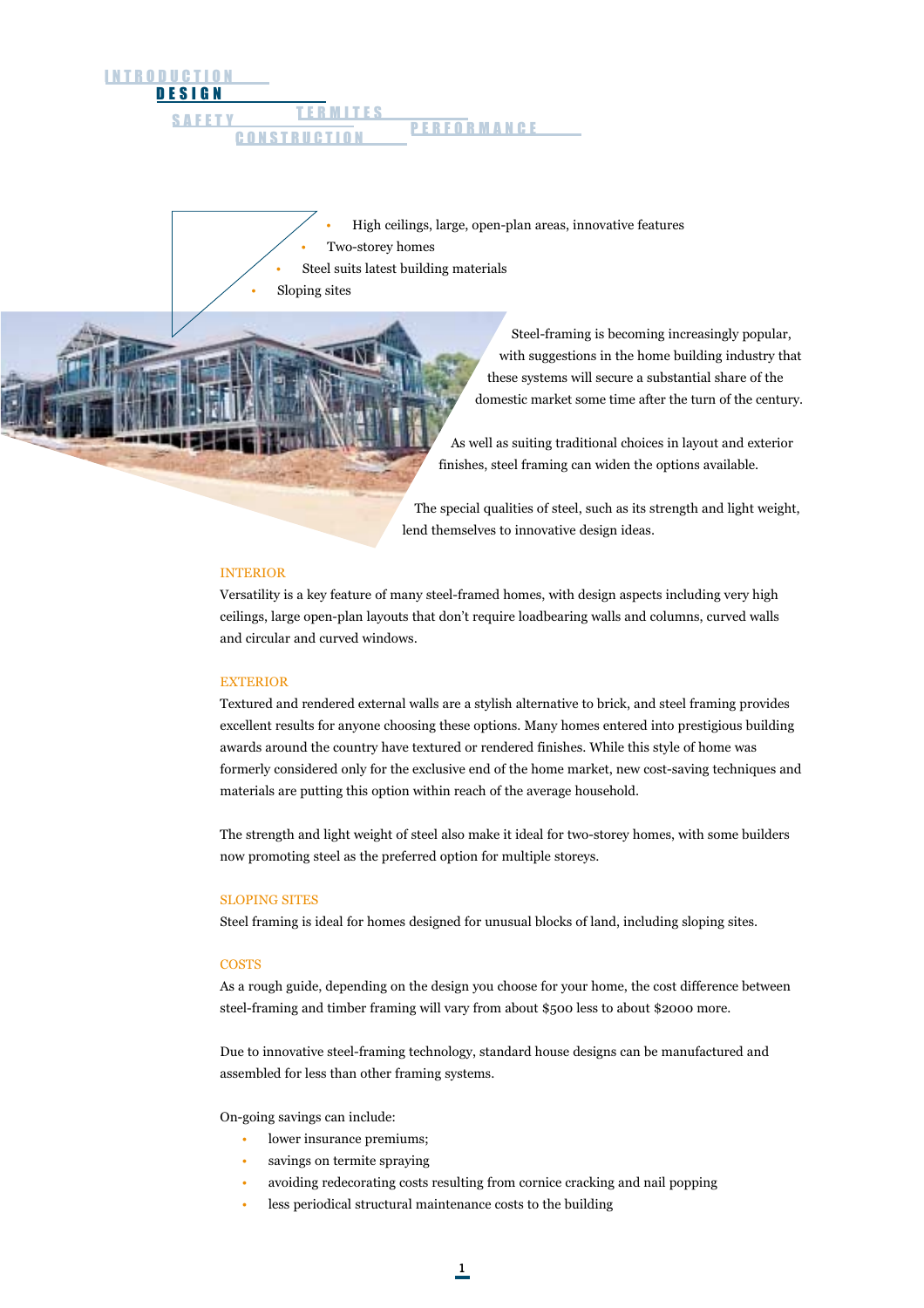#### TERMITES SAFETY LEKMILLS PERFORMANCE **CONSTRUCTION**

#### FIRE SAFETY

- Building materials for a high fire-resistant home
- Steel frames top CSIRO recommended list
- Design and floor plan suggestions
- Tips to prevent accidents and limit damage

No home can be completely fire safe but there are a number of steps you can take to plan for a house which has a high resistance to fire.

Your choice of building materials is one way to improve your chances of establishing a fire-resistant home. This can influence how quickly and how seriously your house is affected by a fire, and whether your home could be repaired or would need to be completely rebuilt.

CSIRO, Division of Building Research, Victoria, produced a paper<sup>1</sup> outlining the features of a high fireresistant house. Major considerations include:

- steel wall frames, with gypsum board linings\* for further protection;
- concrete slab floor;
- the elimination of timber\*\* in the roof;
- brick veneer external cladding.

\*Although steel is not combustible, it will eventually lose strength at temperatures in the 400-500 degrees Celsius range. Gypsum linings with reliable resistance to fire will protect the steel frame.

\*\*The elimination of timber in the roof is a most important feature because, when a roof catches fire, the burning rafters fall down the space between the walls, which acts as a chimney, producing an intense local fire. (White pine ignites at 280°C)

Average stages of fire in the room of a house (Courtesy, SA Metropolitan Fire Service)

| Stage of fire   | Seconds | <b>Temperature</b>     |
|-----------------|---------|------------------------|
| Small flame     | 0       | Room temperature $+$   |
| Dense smoke     | 70      | 300°C (Ceiling)        |
| Smoke $+$ flame | 90      | 100°C (Floor)          |
| Flashover       | 150     | $600^{\circ}$ C (Room) |

Inferno throughout house, floor level or building in 3-5 minutes.

In the event of an external fire threatening the house, a bushfire for example, the main focus is to prevent sparks from gaining access to the building, principally through the space above the ceiling and from the space below the floor.

A steel roof simply cannot burn. In addition, the long lengths and tight overlaps prevent the entry of fire even when burning embers fall on the roof. Coverplates or closure strips seal off the small openings at the end of steel roofing profiles.

The space below the floor can be eliminated by building on a slab of concrete laid directly on the ground.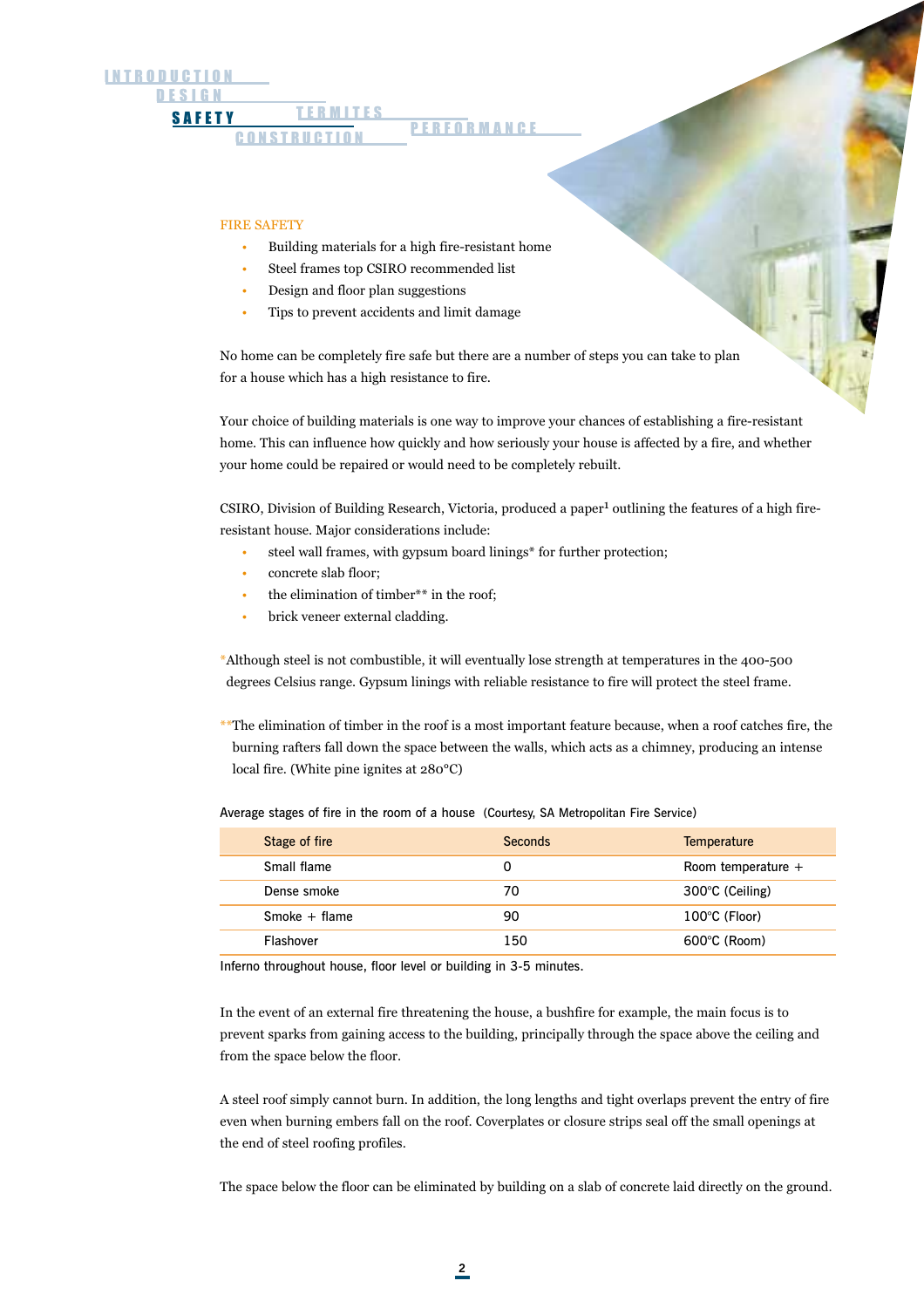

#### FIRE SAFETY TIPS

(Courtesy SA Metropolitan Fire Service)

## Smoke alarms:

Most States of Australia require smoke alarms to be installed in houses. When installing smoke alarms, get professional advice on the best model type for the home and the right locations to maximise their usefulness. The main aim of smoke alarms is to enable occupants to make an unimpeded escape from their house along a smoke free escape route.

## Floor plan:

A good floor plan has the exit doors near the bedrooms, so everyone can quickly escape from the home. It is also a good idea to divide the house into sleeping, living, games and garage areas, separating each with a solid core door. Solid core doors have a high fire rating, which means a greater resistance to fire. Arches between areas allow a rapid path for smoke throughout the house.

#### Furnishings:

It is advisable to avoid excessive use of extremely combustible materials or items in the house, such as those made or constructed of petro-chemical products. Furnishings, fabrics, floor coverings, items and electrical appliances made from these combustible materials start to decompose at a temperature of approximately 220°C. If ignited, extremely toxic fumes and flammable vapours are emitted. A fire may only take seconds to unleash intense heat, smoke, toxic fumes and flammable gases.

#### Safety steps:

Common causes of fire in the home include: failure to maintain appliances and have them serviced to the manufacturer's specifications; using an appliance when there is a known mechanical or electrical fault; equipment being used for tasks they were not intended for; and unsafe cooking practices and appliance operation.

All family members need to be conversant and practice their home escape plan. Encourage family members to participate in hazard reduction programmes such as regularly disposing of old newspapers, magazines and garden refuse through the local government waste collection facility or local recycling centre. These practices reduce potential hazards that may cause loss, injury or trauma and risk of fire.

Have security devices that will not impede a rapid escape.

Before leaving the house unattended, switch off all non-essential electrical appliances at the power points and remove plugs from sockets; put out all fires and place fire screen guards in place, close all doors and windows to restrict the spread of fire and, if your fire alarm system is monitored, make sure it is switched through to the security monitoring service.

Similarly, go through the same procedures before going to bed, putting keys in door and window locks or placing them nearby, switching off non-essential electrical appliances, checking that each family member is not at risk, closing all bedrooms and remembering to turn off that electric blanket.

## Outdoors:

Sprinkler systems, careful landscaping around the home and regularly removing leaves and other garden rubbish are steps towards protecting your home.

Further information on establishing or building a fire safe home is available from your State fire brigade.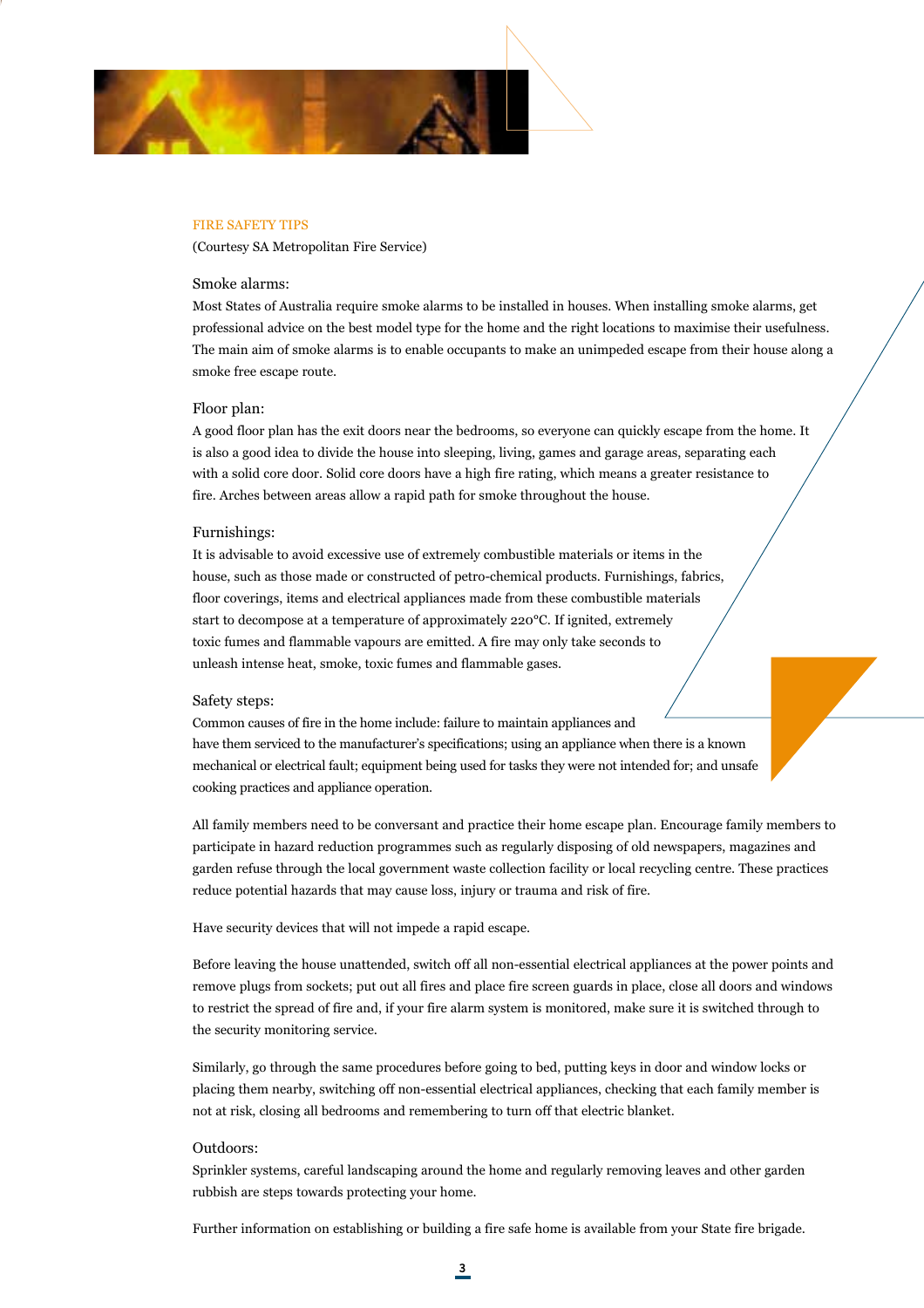**DESIGN** INTRODUCTION

> © CSIRO Entomology

- Termites cause millions of dollars worth of damage annually • Termites are found all over Australia
- Timber framing needs on-going protection
- Steel is impervious to termites
- Regular inspections are recommended
- Termite chemical sprays linked to health problems
- Responsibility for on-going maintenance

TERMITES SAFETY **ILLIMITLS** PERFORMANCE

**CONSTRUCTION** 

Termites strike more individual homes and cause more damage than fires, storms, floods and earthquakes combined.

They attack timber or any material containing cellulose and a heavy infestation could mean up to 250,000 white ants travelling from a nest up to 40 metres away.

The threat of a termite attack can be reduced to a minimum with the sensible use of materials, building methods and protective measures.

All new buildings and extensions in Australia must be built in accordance with the Building Code of Australia. The Building Code requires all structural members, including wall, floor and roof framing of a building to be built with termite resistant materials or protected from attack by termites with physical barriers which require regular inspection and maintenance and/or ongoing chemical treatments.

## **TIMBER**

The most commonly used timber framing requires some type of physical or chemical barrier to protect the structural members, as specified in the Australian Standard AS 3660.1 -

Termite management – Part 1: New building work Part 2: In and around existing buildings

© CSIRO Entomology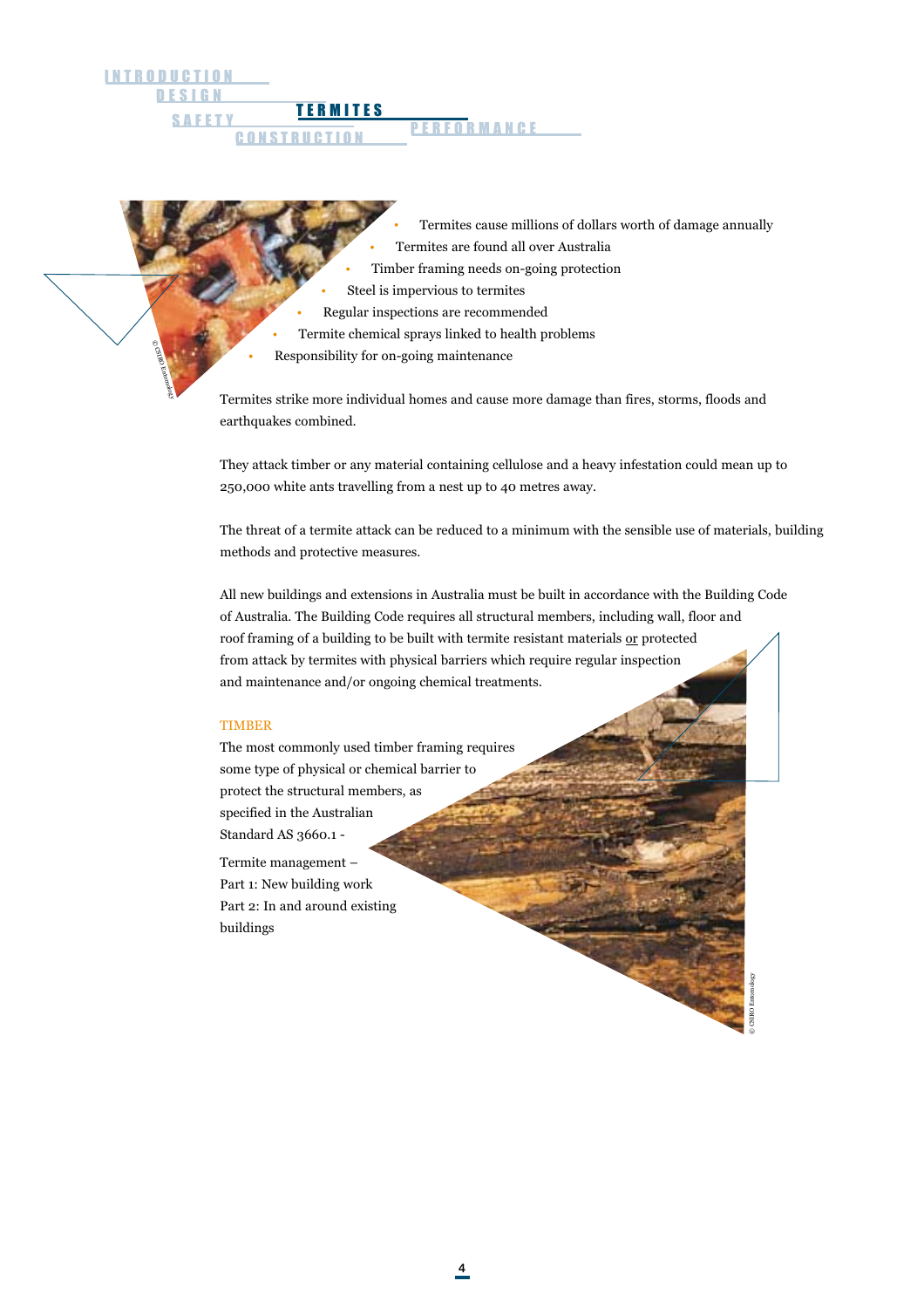There are a number of ways you can discourage termites getting into your home and attacking timber framing. The Standards outline the various methods available, the amount of protection provided, the warranties available and most, importantly, the ongoing obligations for you, as the home owner. You may choose one or a combination of methods with your builder.

The Standards do point out, however, that:

"It is important to realise that there is no system that provides total protection against termite ingress. This Standard is therefore concerned with minimising, not totally eliminating, the risk of subterranean termite attack."

#### **STEEL**

Steel is impervious to termite attack and qualifies as a termite resistant material under the Building Code of Australia (BCA). The BCA states that if you build with a steel frame, you do not have to install physical or chemical barriers. The reality is that steel framing provides in-built structural protection for home owners and builders. (Termites cannot eat steel).

Interest in steel framing to avoid the danger of termites attacking the structure of a home has escalated since the ban on organochlorine soil treatments from July 1995.

## MAINTENANCE

On-going regular inspections and vigilance by the home owner are necessary elements of any strategy to beat termites.

Most termite attacks originate from the perimeter of the home. While it is relatively simple to inspect for signs of termite activity on skirting boards etc inside the home, or around piers or a well-maintained slab outside, it is generally impossible to inspect a wall frame.

No matter what termite protection system you choose, the Australian Environmental Pest Managers Association (AEPMA) recommends that houses are thoroughly inspected on a regular basis, including architraves, skirting boards and furniture. It is important that inspections are carried out by professional pest managers who have experience in finding out where termite barriers may have been bridged or breached.

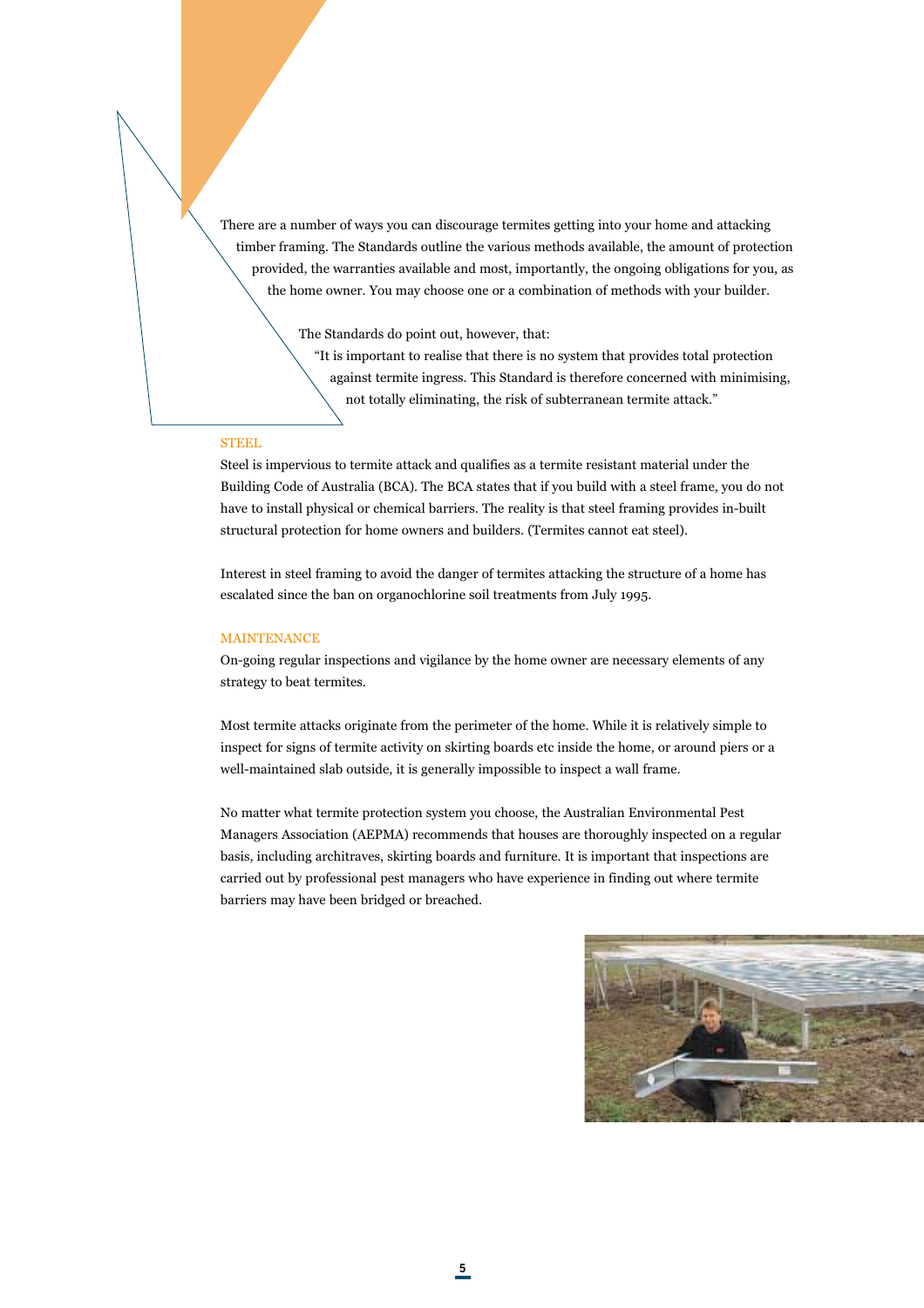**DESIGN INTRODUCTION** TERMITES SAFETY LEBWILES PERFORMANCE **CONSTRUCTION** 

- Saving time and labour
- Weather and ease of access
- Last minute changes
- Future additions
- Different steel-framing methods
- Home "kits"

Steel-framed homes can be built quickly and economically, with the light weight of the material and the precise measurements of each component saving construction time and labour, because wall panels and roof trusses are delivered to the site pre-manufactured.

Because steel has consistent material strength and complies with strict quality controls and tolerances, no time is lost sorting through the materials to select suitable pieces and there is minimal wastage, because steel is not prone to warping or twisting.

Most connection systems allow builders to quickly and easily disassemble sections for on-site alterations during construction.

Future additions are also relatively simple, particularly as the original steel structure will be straight and true regardless of age, making the job of matching up the addition easy.

## METHODS

There are a number of construction methods used for steel frames, each suited to different requirements. They vary from on-site methods similar to those for timber frames to various types of pre-fabricated kits which are manufactured and partially assembled in high-tech factories and delivered on-site for final erection.



Steel frames constructed off-site are generally clinched, riveted or screwed together, while latest on-site systems allow the steel to be nailed.

Pre-fabrication is ideal in areas where the weather is unpredictable or where access to sites is difficult, and is particularly popular in the project home market. On-site construction further increases the flexibility offered by steel-framing, enabling last minute changes and adjustments to the design. This method is particularly suitable for homes with unusual dimensions and design features.

#### **KITS**

Steel framing has given new meaning to the term 'kit homes'. Because of precision manufacturing techniques and consistent quality of materials, building companies can confidently package together all the components for a new home and deliver them on site, ready for assembly.

Steel-frame kit homes also provide rural communities with homes at city prices. Package systems can take ordering, stocking, working drawings and inventory hassles out of the equation for rural builders, plus the dangers of inaccurate costings.

As well as making life much easier for building firms, package home kits including comprehensive guides, instruction manuals and working drawings are ideal for the home builder using sub contractors.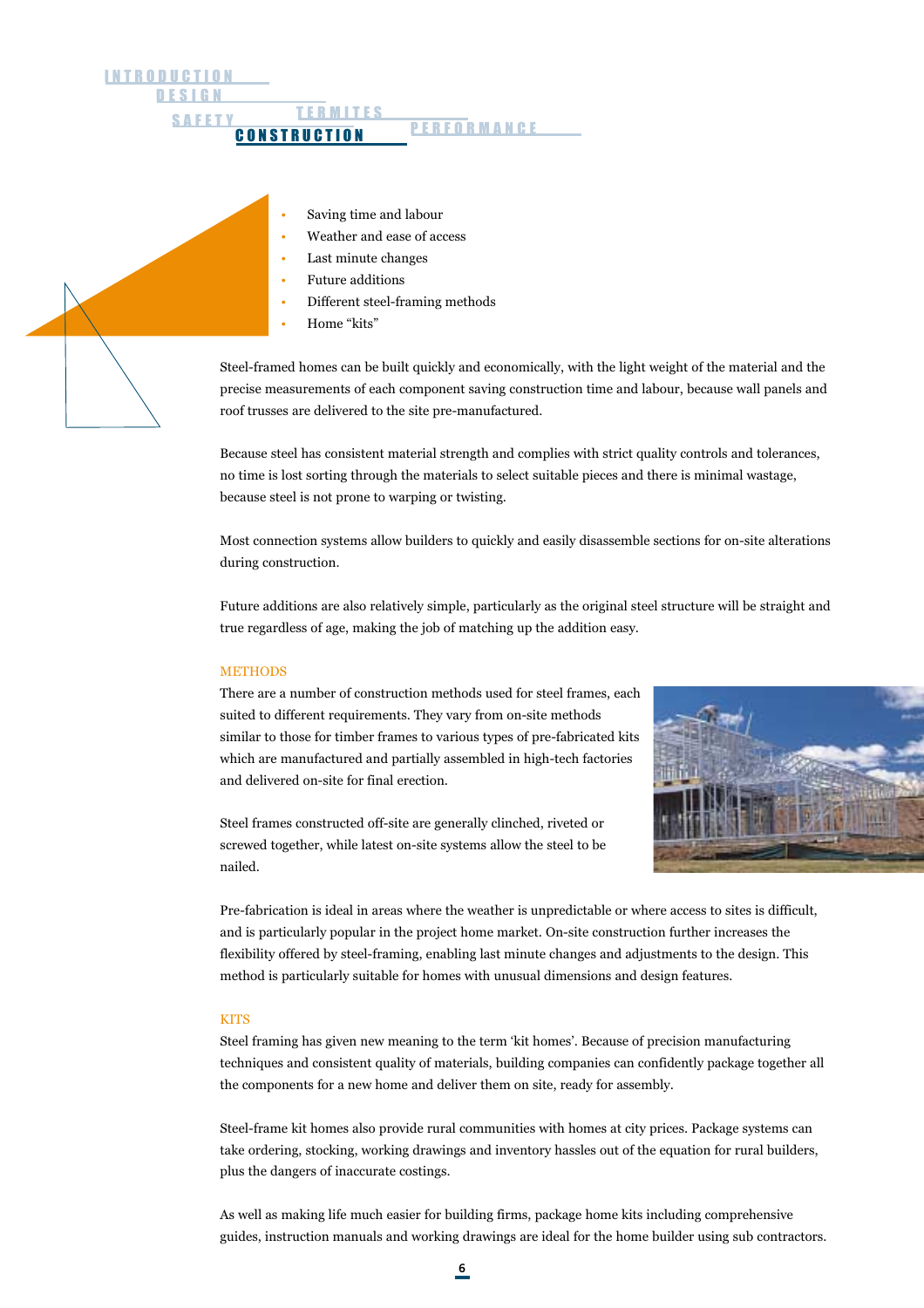DESIGN INTRODUCTION TERMITES SAFETY LEBWILLS PERFORMANCE **CONSTRUCTION** 

> Steel frames avoid common settling problems • On-going maintenance All weather conditions **Assurances**

> > Steel-framed homes are gaining an increasingly enviable reputation for customer satisfaction.

Because steel does not shrink, steel-framed homes avoid settling problems often found in new homes using other framing systems, such as warped walls, nail pops and squeaky floors. Buyers choosing steel framing also identify low on-going maintenance costs.

The enforcement of strict manufacturing standards and the advantages of computerisation and other high-technology advances in recent years guarantee consistently high performance from steel-framed homes.

Steel performs well in any climate and, not surprisingly, it is the preferred material in areas where temperatures vary enormously and also in cyclone-prone areas.

It is significant that in Darwin, where there is high humidity, extreme temperatures and high incidence of termites, steel wall framing constitutes more than 50% of the home building market.

Similarly, steel is a popular choice for people building on difficult blocks, such as unusual sloping or steep sites.

Doors, windows and Cornices:

Steel does not shrink and therefore avoids problems of sticking doors and window jambs. It also moves at the same rate as other building materials when temperatures change, so noise and cornice cracking are unlikely.

#### Stable roof structures:

Roofs of steel framed homes do not sag over time, even with concrete tiles, so the finished structure keeps looking good.

## Smooth walls:

Steel frames are straight and true, which means walls, ceilings and roofs do not have ripples or bumps.

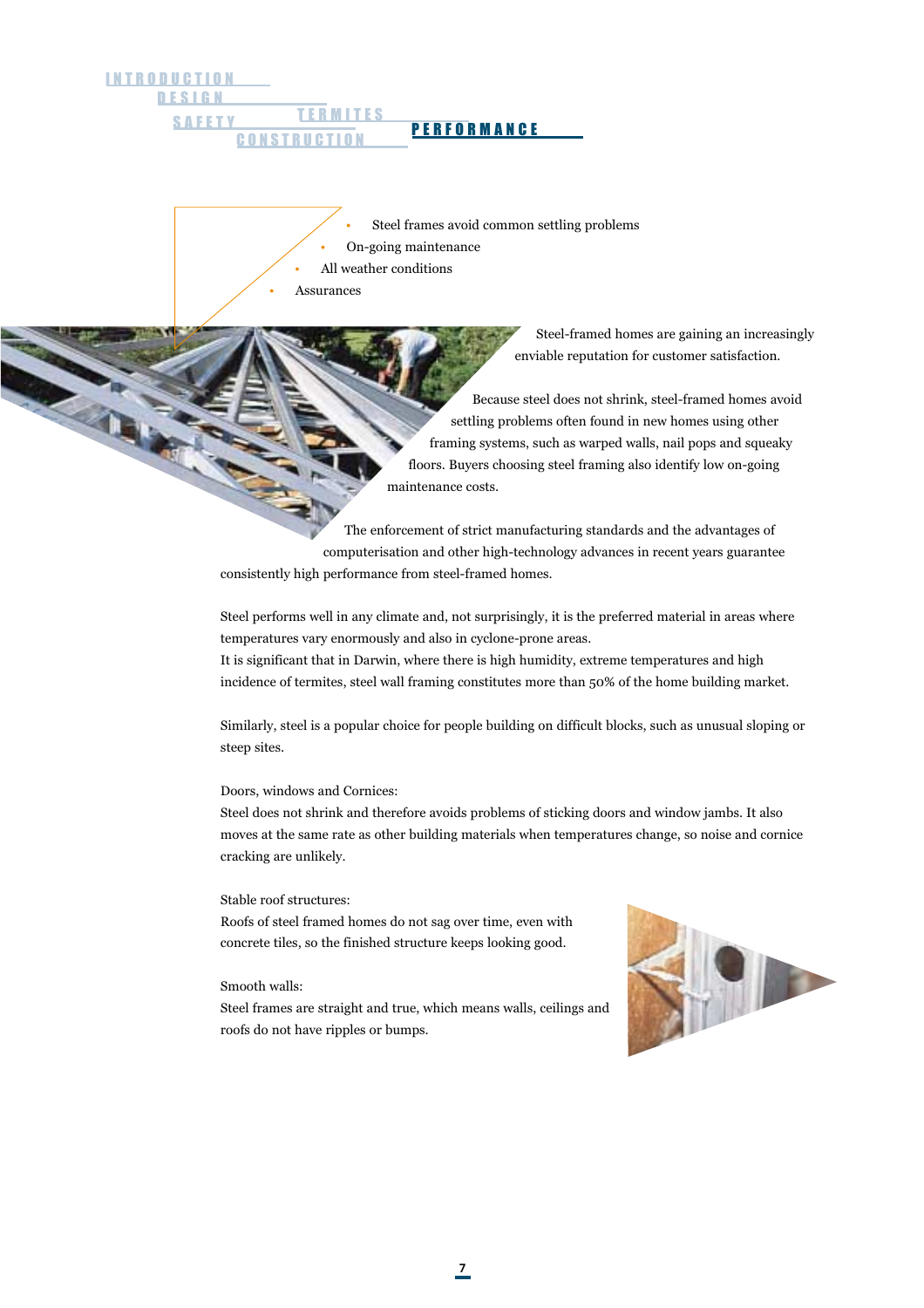#### Noise:

In a properly constructed, insulated home, thermally induced movement and noise is no more likely with steel framing than with timber framing.

#### Corrosion prevention:

All homes, whether timber frame or steel frame, use fasteners and galvanised connector plates to hold together wall frames and trusses. Zinc and zinc/aluminium alloy coatings serve to protect cut edges and holes in steel from rusting.

#### Safety switches:

All new homes are now required to be fitted with safety switches, also known as an RCD (Residual Current Device) or ELCN (Earth Leakage Circuit Breaker). The switch is designed to prevent death by accidental electrocution in the majority of cases.

#### Automatic light switches:

External automatic systems provide efficient safety and security lighting, revealing steps, tree branches and other objects hidden by the night, while internal systems can save you stumbling around in the dark looking for a switch.

# ASSURANCES

 BlueScope Steel has issued a Steel Building Frame Warranty - TrueCore Steel 50 years. This states in part that the frame manufactured from TrueCore® Steel ("Framing Componentry") "shall be warranted from structural failure solely caused by corrosion for 50 years from the date of installation."

The alternative steel house-framing material, zinc-coated (galvanized) steel with a Z275 (275  $g/m^2$ ) coating conforms to the applicable Australian Standard (AS 1397) and is also suitable.

### NASH

The National Association of Steel-framed Housing is an organisation formed by companies which supply, manufacture and erect steel-framed housing. These companies share the goal of providing quality housing and are bound, as members of the Association, to have sound business and ethical practices.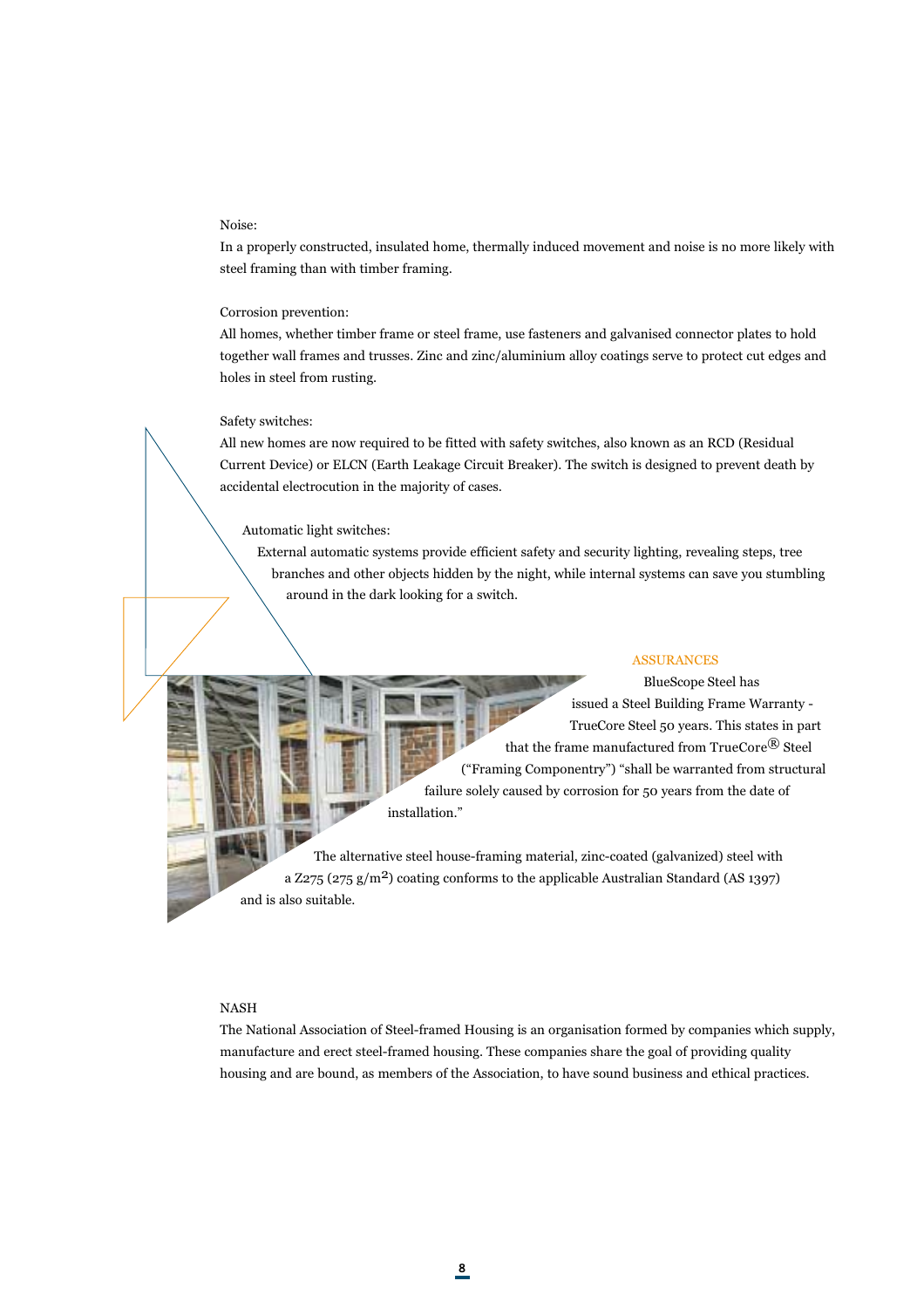

# Acknowledgments

Copywriting, Rosemary Cadden - Turnbull Porter Novelli Design & Production - Bright Tiger Design Photographs - Rosey Boehm Photography and The Project Group Keith Watts, Executive Director - NASH Sam Contouris - BHP CSA Photo Library - Project Group

# Information sources

1 Proposals for a frame house with high resistance to fire, from CSIRO's Building Materials and Equipment, Vol 16. No 6. pp 35 -37

SA Metropolitan Fire Services; CSIRO Division of Building Research; Standards Association of Australia

Delaney Kelly Golding Pty Ltd

SBS International Pty Ltd

Building Code of Australia (BCA); Australian Environmental Pest Managers Association (AEPMA) South Australian Housing Code

Clipsal, MMI Insurance, BHP Coated Steel-Australia, BHP ISD, BHP Building Products

TrueCore® is a registered trade mark of BlueScope Steel